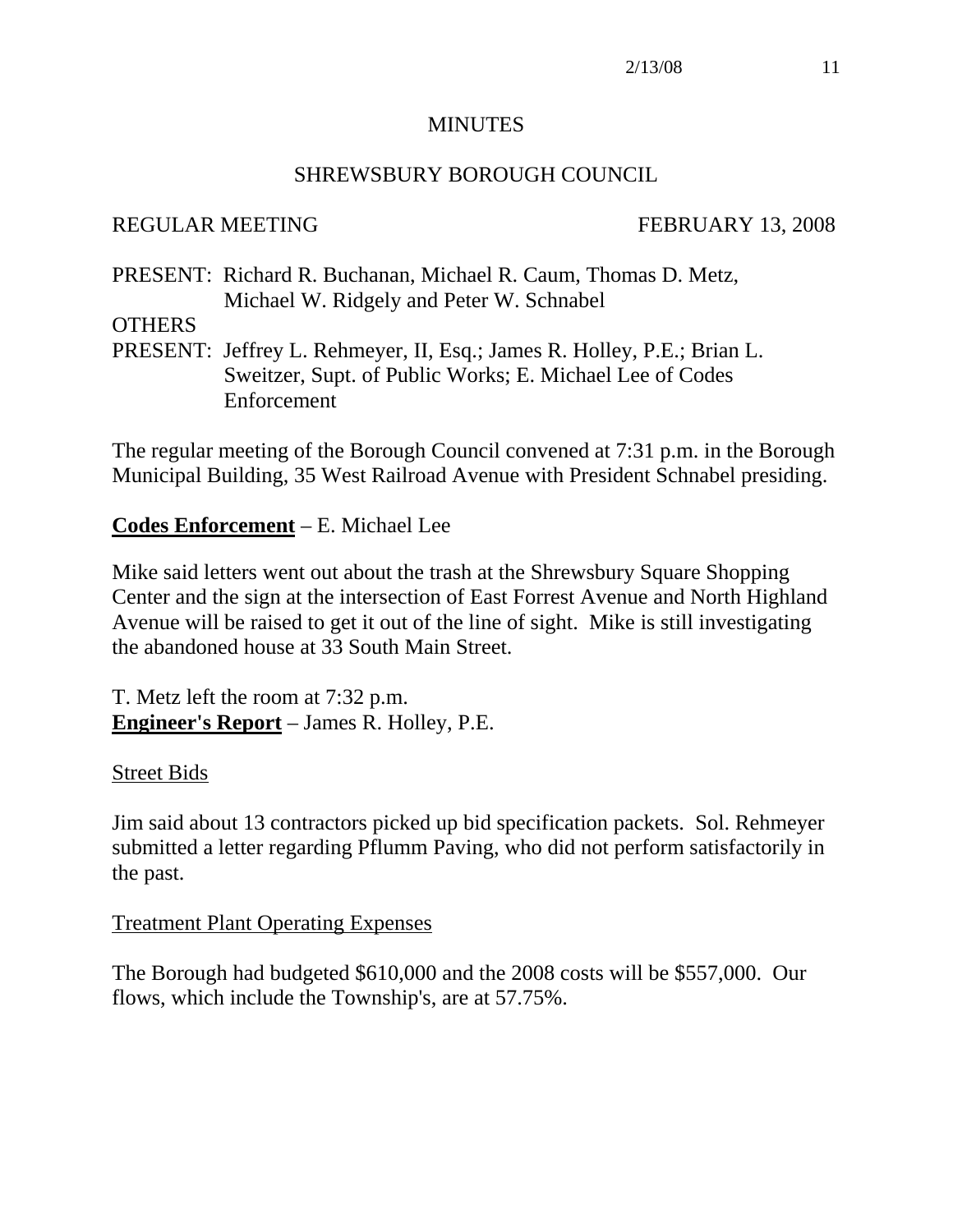# **Appoint Citizen Representative to the Southern Regional Police Commission**

M. Ridgely moved to appoint John J. LaMartina, Jr. as the Citizen Representative with a full two-year term.

R. Buchanan seconded. The motion carried with all in favor.

# T. Metz returned to the meeting at 7:38 p.m. **CITIZEN'S COMMENTS**

# **APPROVAL OF MINUTES**

T. Metz moved to approve the minutes of the January 7 meeting. M. Ridgely seconded. The motion carried with all in favor.

# **APPROVAL OF EXPENDITURES AND REPORT OF ACCOUNTS**

M. Ridgely moved to approve the expenditures and report of accounts for November and December.

M. Caum seconded. The motion carried with all in favor.

# **BILL LIST**

The bill list was presented for January; General account: check numbers 8751 thru 8801; Water account: check numbers 3933 thru 3955; Sewer account: check numbers 3829thru 3837; Highway aid: check number 758.

M. Ridgely moved to approve the bill list for January.

R. Buchanan seconded. The motion carried with all in favor.

# **Southern Regional Police Report** – Richard R. Buchanan

Buck highlighted the police report for December. Officer Stahm and his dog are leaving at the end of the month. The annual report was also submitted. The number of other assists calls averages about ten a month, which includes calls to assist the State Police in Shrewsbury Township. The Civil Service Commission will meet to review a list of candidates selected by the Metropolitan York Police Testing Consortium.

Shrewsbury Square Shopping Center Entrance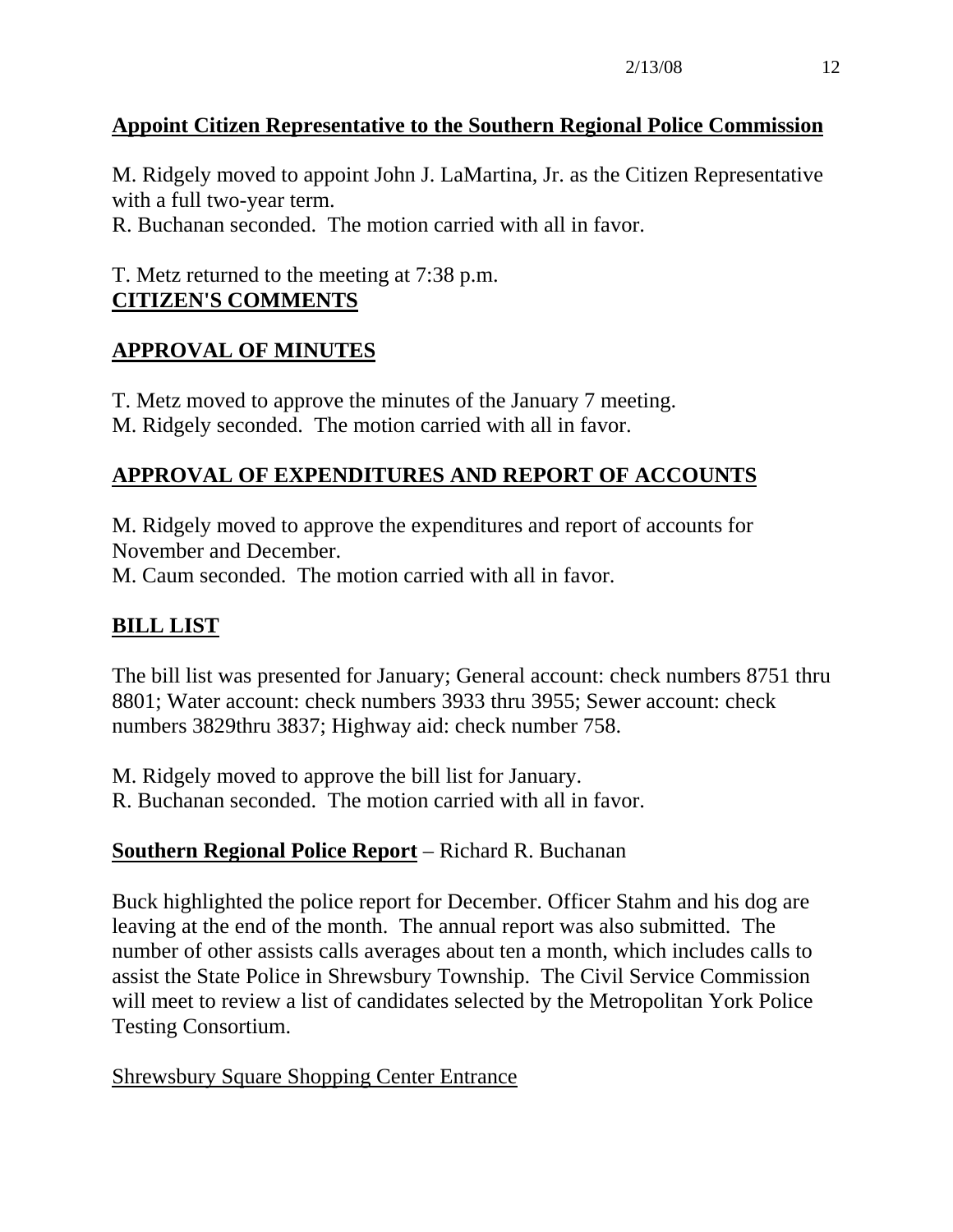The Southern Regional Police Department is recommending the southern entrance be made a one-way in only. The number of motorists who exit and then make a left turn is continuing and receiving a fine is not a deterrent.

Buck will discuss this with Chief Childs and Chris Skoglind.

# **SUBDIVISION AND LAND DEVELOPMENT BUSINESS**

Mr. Eagan and his attorney withdrew from participating in the Consent Agreement to allow a light warehouse use at 380 North Main Street. They were not at the meeting.

## **Water & Sewer** – Richard R. Buchanan

#### Water Service Project

About half of the properties need to be connected yet. Well closures may be a problem.

## 29 and 29-A Valley Road Invoice

The property owner received an invoice in the net amount of \$9,697.96 for the two properties to connect, both properties required creek crossing borings and permits. The owner wanted to be exempted from the creek crossing boring and permits.

Council declined to waive those fees but the owner will be given more time in which to pay the bill. A lien will be filed to protect the Borough.

## 33 and 39 Valley Road

The plans were to connect these two properties when Covington Ridge III was constructed to save the property owners money, but now it appears the project is on hold. Since other property owners had a deadline in which to connect, it was decided to send letters that they need to connect now. Both properties will require creek crossing borings and permits and there are two gas transmission lines to work around. The properties will be liened and given more time to pay.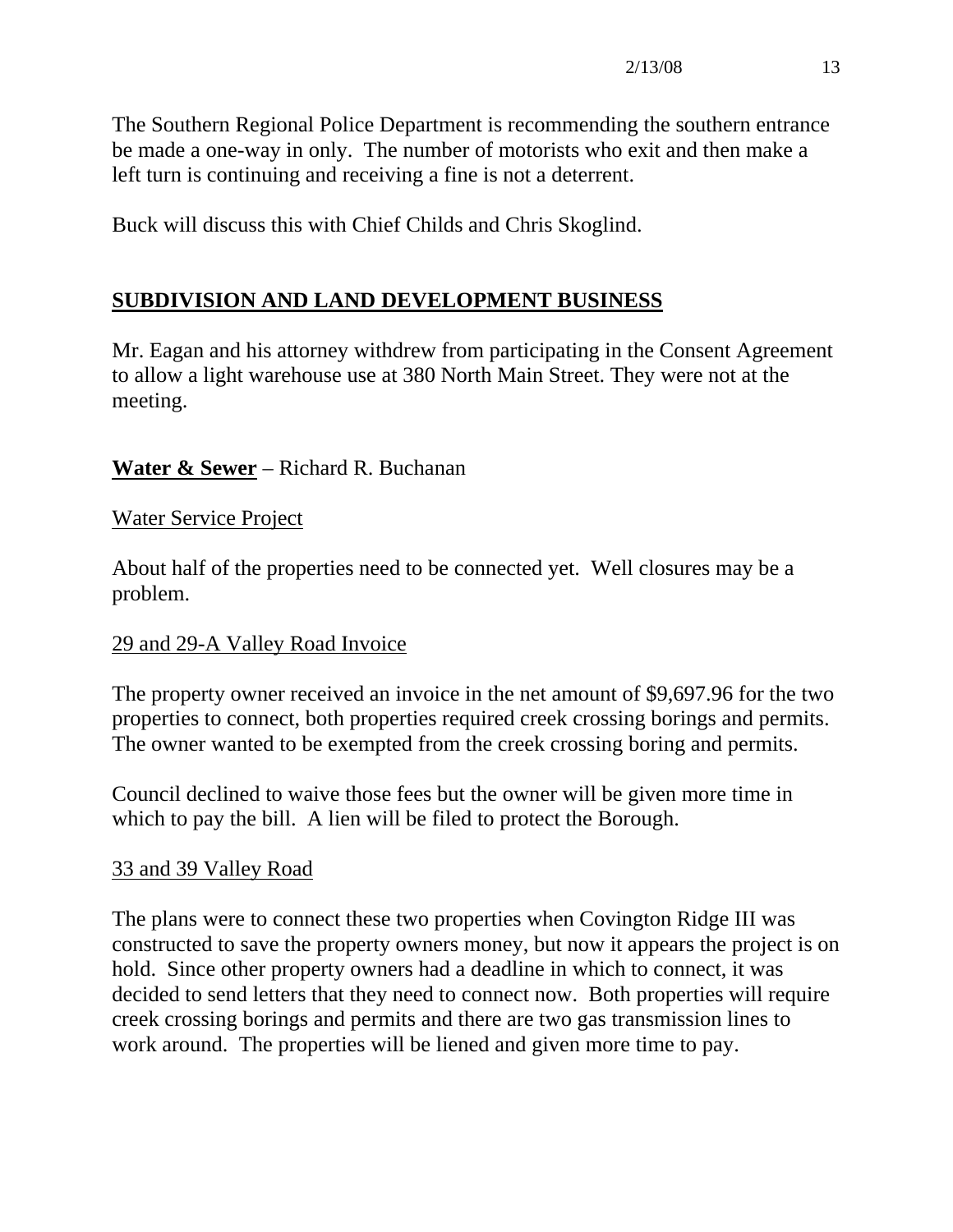## 29 Kratz Road

This property owner had signed the agreement but indicated the cost should not exceed \$8,000.00. This property also involves creek crossing boring and a permit with the cost being between  $$10,000.00 - 12,000.00$ . Sol. Rehmeyer will send a letter that she needs to connect and the cost will exceed \$8,000.00. She will be given more time to pay and the property will be liened.

## Keeny Well

The amount of \$51,229.00 was spent so far on the Keeny Well and to finish the project would require another \$40,000.00. The Committee decided to explore the drainage basin on the east side of I-83. The potential site would be within proximity of the Chestnut Commerce Center which could have possible land restrictions depending on which zone it falls within. The cost of the line to bring the water from that point to the Borough in the railroad right of way would be approximately \$200,000.00. Hydrogeologist, Paul Miller, submitted a bid of \$4,000.00 to explore the basin and other quotes should be received. The Andersons are concerned with how the placement of a well will impact the value of their property in the future and they have given instructions to vacate and close the wells. With total build out of the Borough, the future water demand deficit will be about 17,000 gallons per day. The agreement with the York Water Company for an emergency water connection is still in place.

After discussion, the following motion was made.

M. Caum moved to proceed with a study of the basin in the Chestnut Commerce vicinity at a price not to exceed \$5,000.00 with the hydrogeologist to be selected by Brian Sweitzer and Eng. Holley and to go no further until the survey results are studied.

R. Buchanan seconded. Roll call vote:

| <b>Buchanan</b> | yes, in favor |
|-----------------|---------------|
| Caum            | yes, in favor |
| Metz            | yes, in favor |
| Ridgely         | yes, in favor |
| Schnabel        | no, opposed   |

A letter will be sent to the Andersons: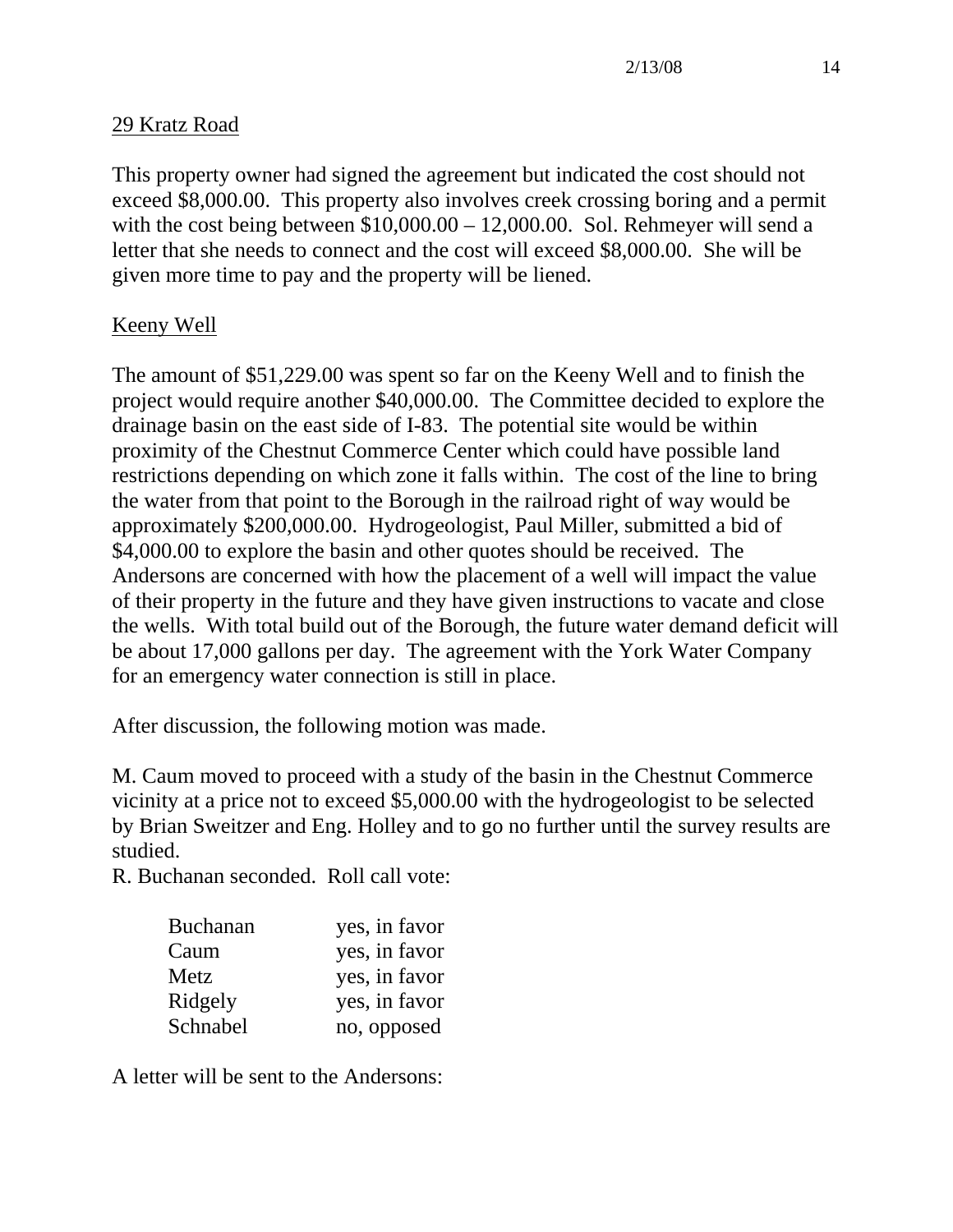R. Buchanan moved to explore a potential well site east of I-83 in the Keeny basin and secondly, with the understanding that if the Andersons are not satisfied with our offer, the Borough would like more time to explore a well site, the Andersons may make a counter-offer.

M. Caum seconded. Roll call vote:

| <b>Buchanan</b> | yes, in favor |
|-----------------|---------------|
| Caum            | yes, in favor |
| Metz            | yes, in favor |
| Ridgely         | no, opposed   |
| Schnabel        | no, opposed   |

P. Schnabel stated the proposal could be voted on again next month when the other Council members are present.

#### Resolution 2008-3 Amending Sewer Charges

R. Buchanan resolved to adopt Resolution 2008-3 to amend the sewer rates. M. Caum seconded. The motion carried with all in favor.

#### Resolution 2008-4 Amending Water Rates

R. Buchanan resolved to adopt Resolution 2008-4 to amend the water rates. Eight thousand gallons are allowed for the minimum charge. M. Caum seconded. The motion carried with all in favor.

## Shades of Green Water and Sewer EDU Charge

Shades of Green had applied for a deduct meter and did not meet the requirements. Since they are using more than the one EDU, invoices were mailed in November with no response.

Sol. Rehmeyer was asked to send a letter.

## Chesapeake Bay Tributary Strategy Challenge

An invitation was received from the Capital Region Council of Governments to participate in challenging DEP's requirement of sewer treatment plants to upgrade to reduce total nitrogen and total phosphorus levels. The cost to subscribe is \$2,000.00.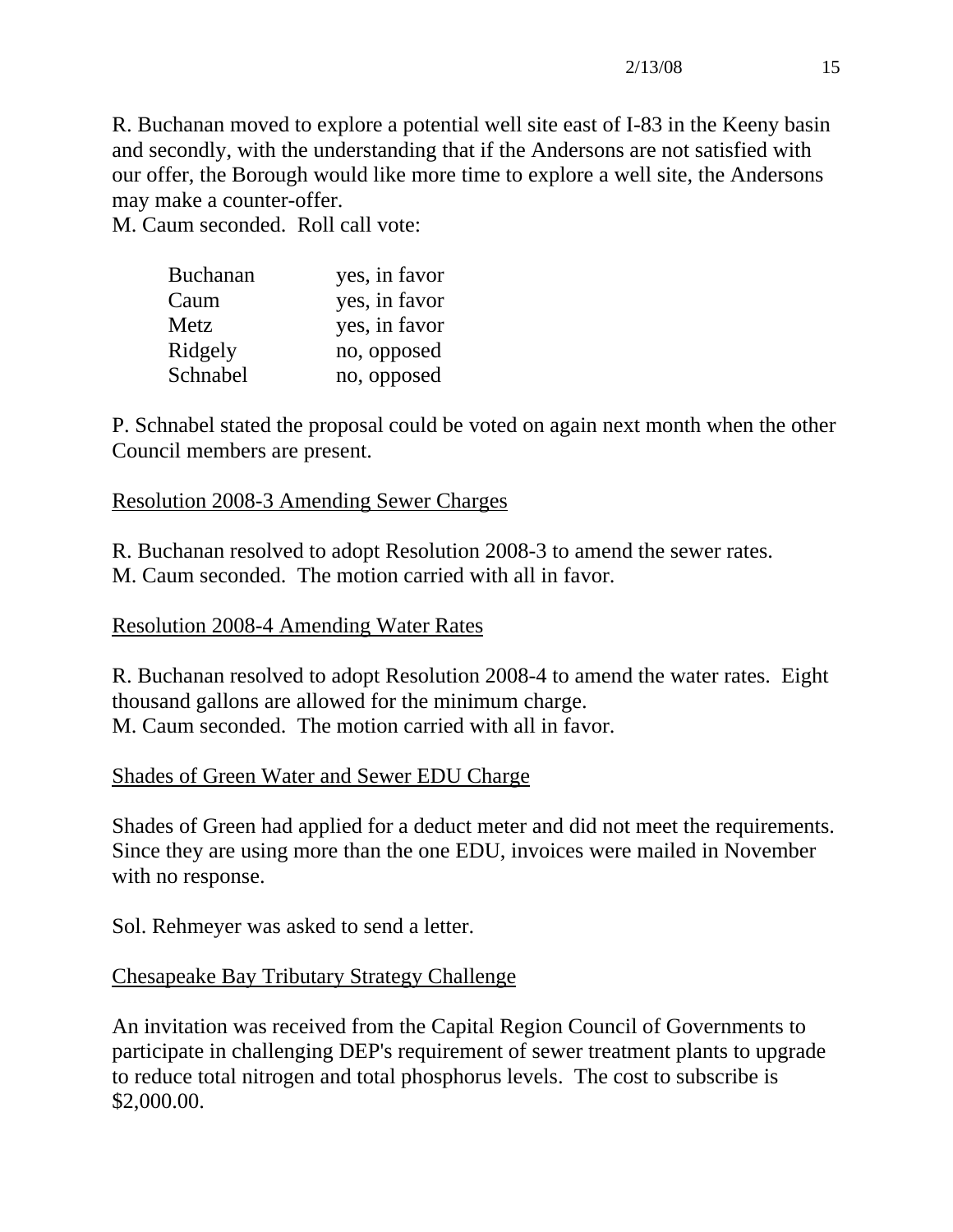R. Buchanan moved to join with the Capital Region Council of Governments in the protest against DEP's mandate.

T. Metz seconded. The motion carried with all in favor.

# **Public Roads & Lighting**

## Sidewalk Project

Measurements were taken by the Public Works Department with approximate costs to replace sidewalks (no curbing work or dead tree removal) as follows:

| South Main Street west side from 2 to former library                     | \$16,880.00 |
|--------------------------------------------------------------------------|-------------|
| South Main Street east side from 3 to 45                                 | \$7,320.00  |
| North Main Street west side from 2 to the Assembly of God                | \$68,775.00 |
| North Main Street east side from 1 to East Clearview Drive               | \$50,775.00 |
| West Forrest Avenue north side from 33 to 111                            | \$12,155.00 |
| West Forrest Avenue south side from Main Street to Park Ave. \$13,030.00 |             |

If anyone wants to retain their bricks, they must be cleaned of moss and leveled.

# **Public Lands, Buildings and Finance** – Michael W. Ridgely

## Tax Collector Commission

The majority of elected tax collectors in the County receive 5% commission.

M. Ridgely moved to increase the tax collector compensation rate to 4.5% for 2008 and to 5% for 2009 R. Buchanan seconded. The motion carried with T. Metz opposed. For the year 2010, the Council may consider reimbursement on a per item collected basis rather than on a percentage basis. We must discuss this early, 2009.

## Fire Proof Safe for Tax Collector

The tax collector's auditor recommended a small fire-proof safe to keep books in. One can be purchased for approximately \$175.00.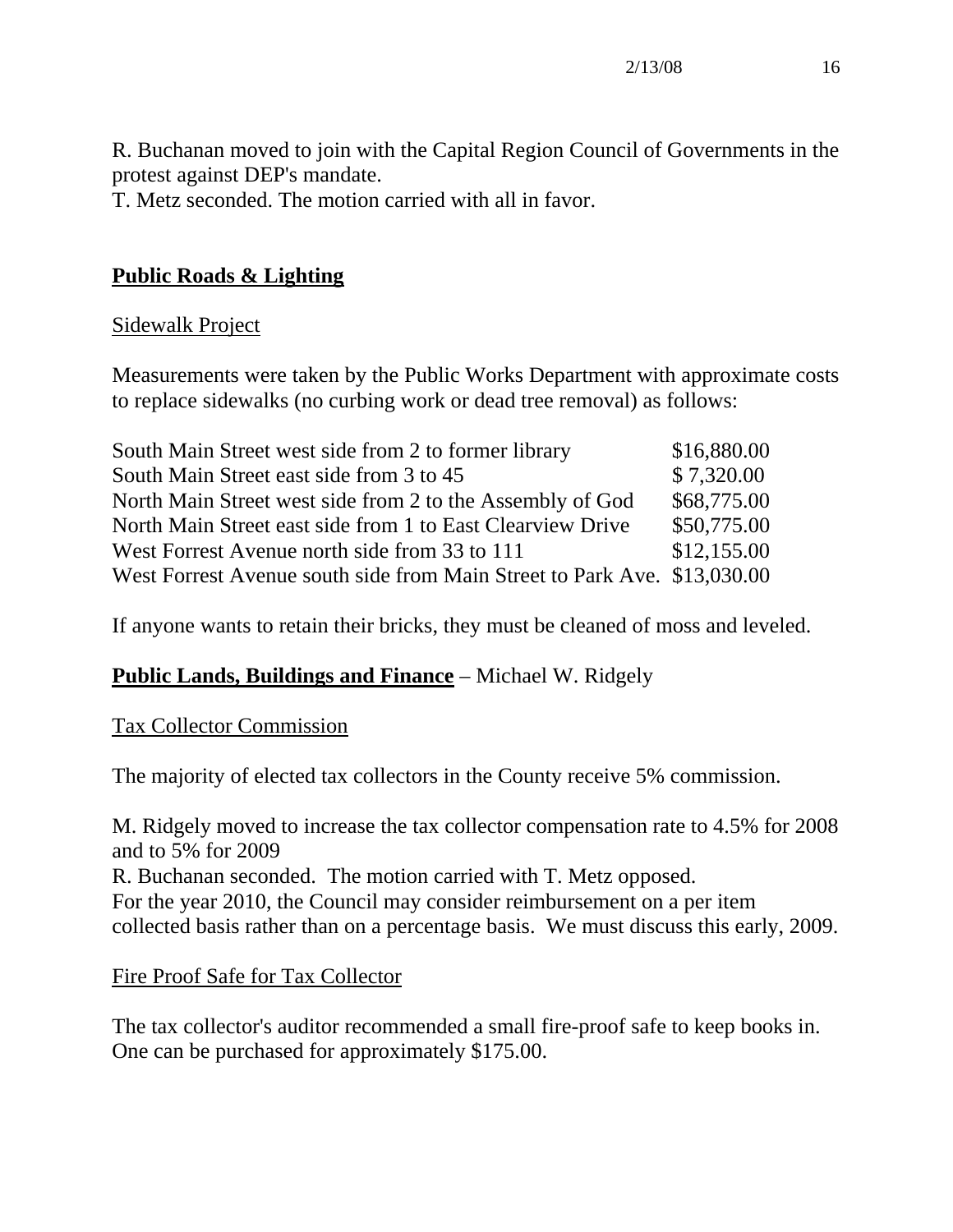M. Ridgely moved to authorize the tax collector to purchase a small fire-proof safe to remain the property of the Borough.

R. Buchanan seconded. The motion carried with all in favor.

The Secretary should be given the combination.

# Quickbooks Consulting Services

M. Ridgely moved to approve the signing of the management letter for Dotzel & Company to provide consulting services for Quickbooks at the rate of \$85.00 for a maximum of ten hours.

R. Buchanan seconded. The motion carried with all in favor.

# Proposed Gas Pipeline

An information letter was received from Williams of a proposed gas line that may cross the northernmost section of the Borough near 432 North Main Street. More information will be sent to the Borough. The project is in the preliminary stages and federal approval must be granted.

# **ENGINEER'S REPORT**

Taken earlier.

# **SOLICITOR'S REPORT**

# PennDOT Welcome Center/Rest Stop

The revised agreement from PennDOT was provided last month.

# **Public Safety, Welfare and Personnel** – Michael R. Caum

Annual Shrewsbury Fire Company Parade

M. Caum stated the parade is on June 28 and Council received an invitation to participate. Three Councilmen will ride in cars provided by a local car club.

**Secretary's Report** – Cindy L. Bosley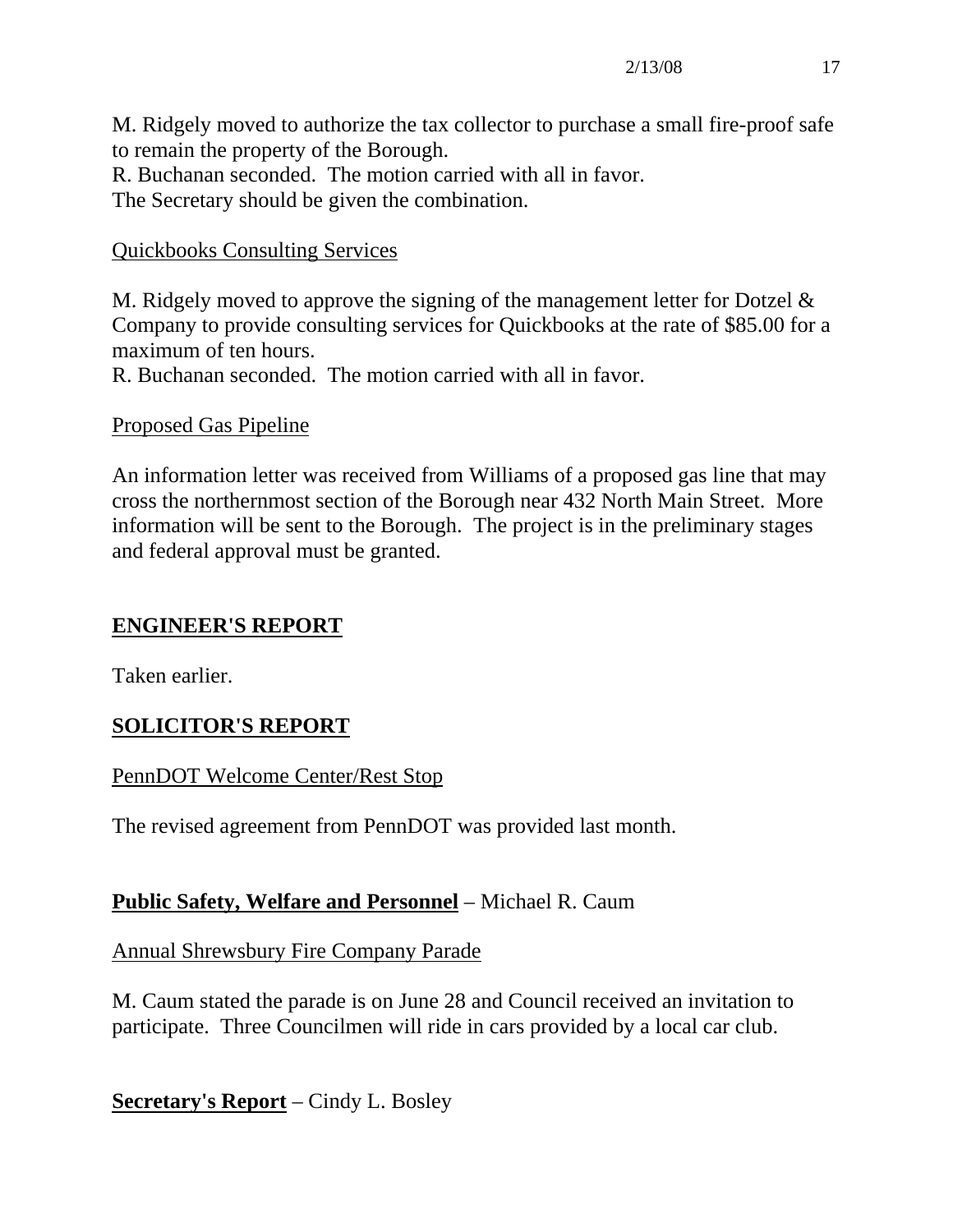## Refuse Contract

The current refuse contract expires on January 31, 2009, so we must advertise for bids this summer.

## Certificate of Appreciation

The Borough received a certificate of appreciation from the fire company for our continued support in 2007.

# **York Area Tax Bureau** – Thomas D. Metz

## **Director**

T. Metz reported the current director will not be retiring since an increase of pay and additional vacation time were offered.

# **Subdivision, Land Development and Zoning**

## **Planning Commission**

A meeting will be held on Tuesday, March 4 at 7:30 p.m. to discuss the proposed changes to the regional comprehensive plan.

# **UNFINISHED BUSINESS**

# **OTHER BUSINESS**

# **NEW BUSINESS**

# Municipal Authority Vacancy

R. Buchanan moved to appoint Harry A. Wolf to the Municipal Authority with a term to expire on January 1, 2010.

M. Caum seconded. The motion carried with all in favor.